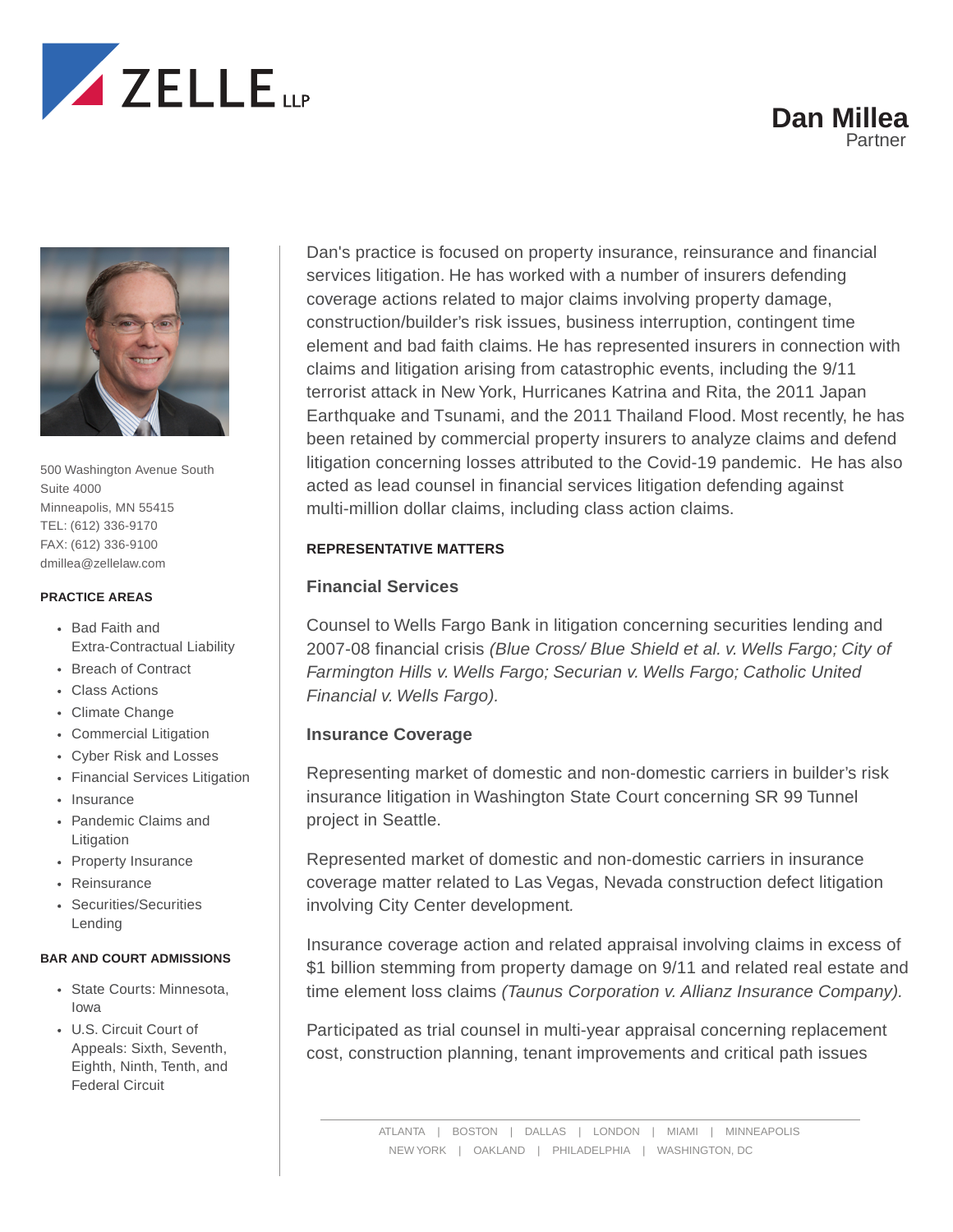

- U.S. District Court: Districts of Minnesota, Nebraska, Colorado, Eastern District of Michigan, Northern District of Iowa, Southern District of Illinois
- State Supreme Courts: Minnesota, Iowa

### **EDUCATION**

- University of Iowa College of Law, J.D., 1990, *Order of the Coif.*
- University of Iowa, B.A. Political Science, *with high distinction*, 1988, Phi Beta Kappa

stemming from destruction of World Trade Center complex on 9/11, with claims in excess of \$7 billion for property damage and time element losses *(Allianz Insurance Company v. World Trade Center Properties LLC).*

Insurance coverage action and related appraisal involving alleged loss in excess of \$100 million involving property damage, time element losses and construction timeline and critical path issues, stemming from fire at a poultry processing facility in Georgia *(Allianz Global Risks US Insurance Company v. Contigroup Companies).*

Lead counsel to market of property insurers defending multiple suits in New York state court related to alleged property damage caused by Super Storm Sandy.

Lead counsel to market of property insurers defending lawsuit in Michigan state court related to alleged contingent business interruption losses stemming from Thailand Flooding.

Lead counsel to property insurer defending property damage and business interruption claims by international manufacturer following Japan Earthquake.

### **Reinsurance**

Trial counsel to cedent in successful defense of arbitration claim by reinsurer concerning liability for underlying multi-billion dollar property damage and time element claims made following destruction of the World Trade Center complex on September 11.

Counsel to reinsurer in disputes with captive cedent concerning multi-million dollar claims for property damage and business interruption to on-shore energy facilities in Louisiana and Texas following Hurricanes Katrina and Rita.

Lead counsel to market of property insurers defending lawsuit in Michigan state court related to alleged contingent business interruption losses stemming from Thailand Flooding.

Lead counsel to property insurer defending property damage and business interruption claims by international manufacturer following Japan Earthquake.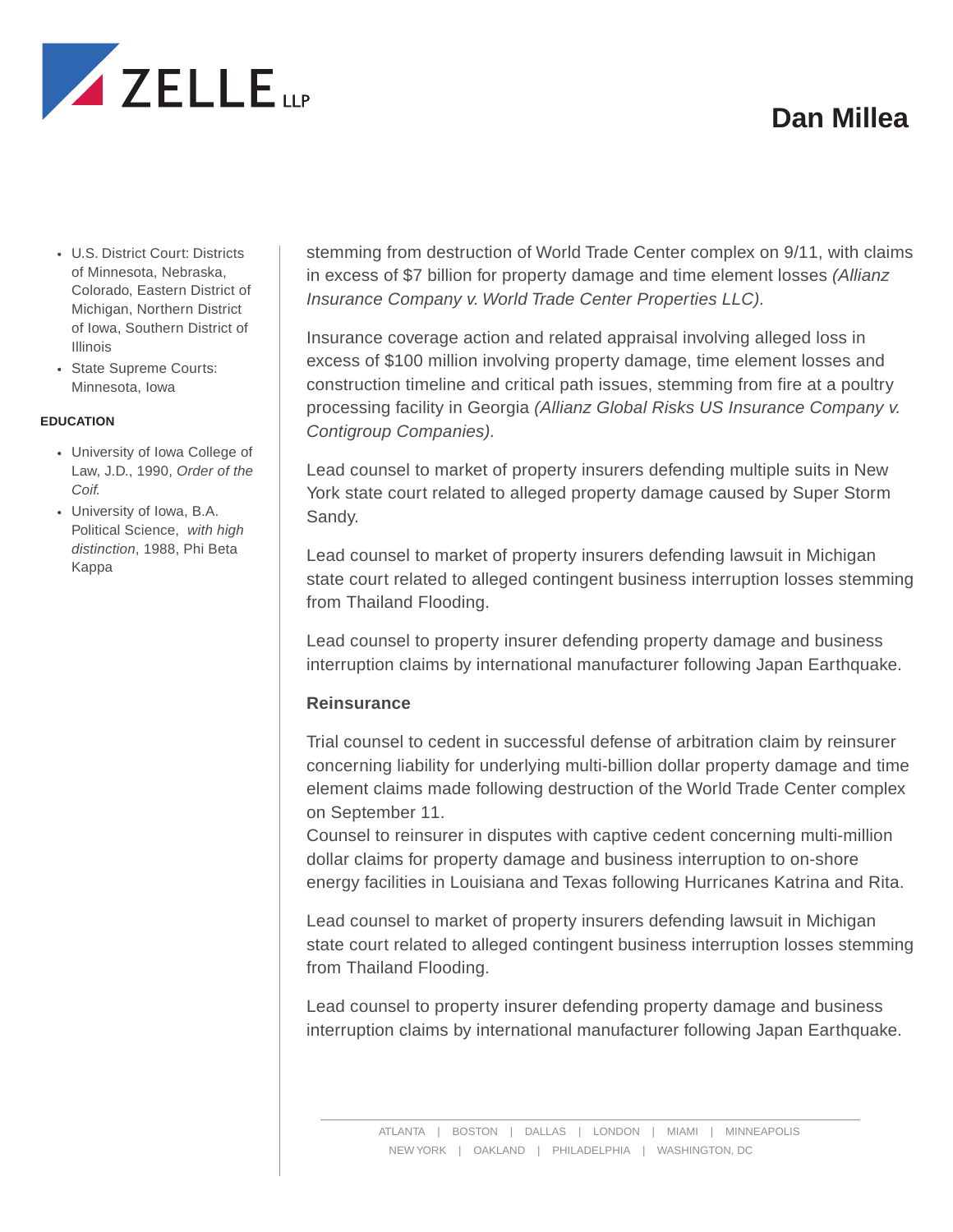

### **ARTICLES & PRESENTATIONS**

"Square Peg/Round Hole – Why COVID-19 Coverage Disputes Don't Fit the Template for Class Actions and MDLs," Zelle Webinar, April 28, 2020, co-presenter

"Resolving CBI Coverage Questions Post Catastrophe," Zelle CAT-Law Webinar Week, July 23, 2019, presenter

"Structural Decay and Insurance Coverage - Understanding the Facts and the Law," Twin Cities Claims Association, February 12, 2019, co-presenter

"What's at Stake? The Rewards and Repercussions of (Un)Timely Payment," *The Brief,* Winter 2018, co-author

"Considering the Site of Insured Locations in Delaware," *Insurance Law360*, May 1, 2017, author

"What's at Stake? The Rewards and Repercussions of (Un)Timely," Property Insurance Law Committee (PILC) Spring CLE Meeting hosted by the American Bar Association, Orlando, FL, April 6-8, 2017, panelist

"When Bad Things Happen to Good People," Northwest Loss Association Annual Trade Fair, February 15, 2017, presenter

"When Bad Things Happen to Good People: Resolving CBI Coverage Questions Post Catastrophe," National Association of Catastrophe Adjusters Conference, Las Vegas, NV, January 15-19, 2017, presenter

"Preparing for the Unpredictable and the Unmanageable: Catastrophes and Contingent Business Interruption," *TIPS Property Insurance Law Committee Newsletter,* Winter 2016, author

"When Bad Things Happen to Good People: Resolving CBI Coverage Questions Post Catastrophe," Zelle Insurance Webinar Series - Catastrophes, November 18, 2016, presenter

"Reinsurance Considerations for Property Claims," Zelle Insurance Education Webinar Series, March 3, 2016, co-presenter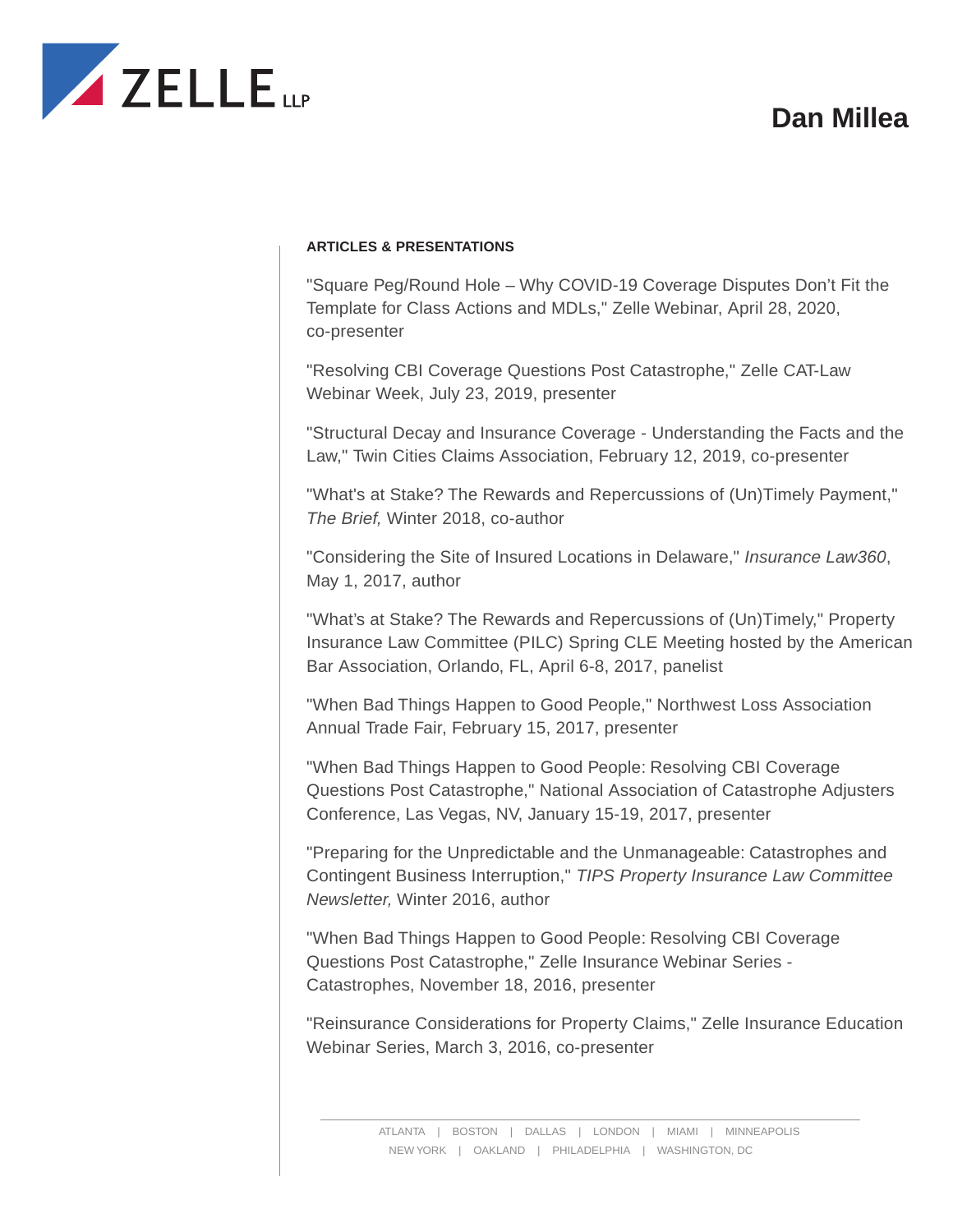

"Contingent Business Interruption: Limited Case Law and CBI Challenges," *Westlaw Journal*, January 22, 2016, author

"The Paris Agreement and Business Interruption Coverage," *Insurance Law360*, December 22, 2015, author

"Builders Risk Coverage: Navigating Hard and Soft Costs, Delay in Opening Expenses and Construction Delay Measurement," Strafford webinar, November 18, 2015, panelist

"Reinsurance Essentials: Common Considerations for Insurance," Western Loss Association – Delavan, WI, September 23-25, 2015, co-presenter

"Mediation: Removing the Mystique," 2015 PLRB Claims Conference, Anaheim, CA, March 30—April 1, 2015, co-presenter

"Litigating Securities Matters in U.S. Courts," Lloyd's Market Association Financial Institutions & Professional Indemnity Claims Committee, September 19, 2013, presenter

"Contingent Business Interruption," Lloyd's Market Association Masterclass, May 24, 2013, co-presenter

## **PROFESSIONAL AFFILIATIONS**

Hennepin County Bar Association

American Bar Association

Minnesota State Bar Association

Twin Cities Diversity In Practice, Board of Directors and Treasurer

## **COMMUNITY SERVICE**

Basilica of St. Mary, Chair of Northside Housing Committee

## **NOTEWORTHY**

Dan is AV rated by Martindale-Hubbell and was named a Minnesota *Super*